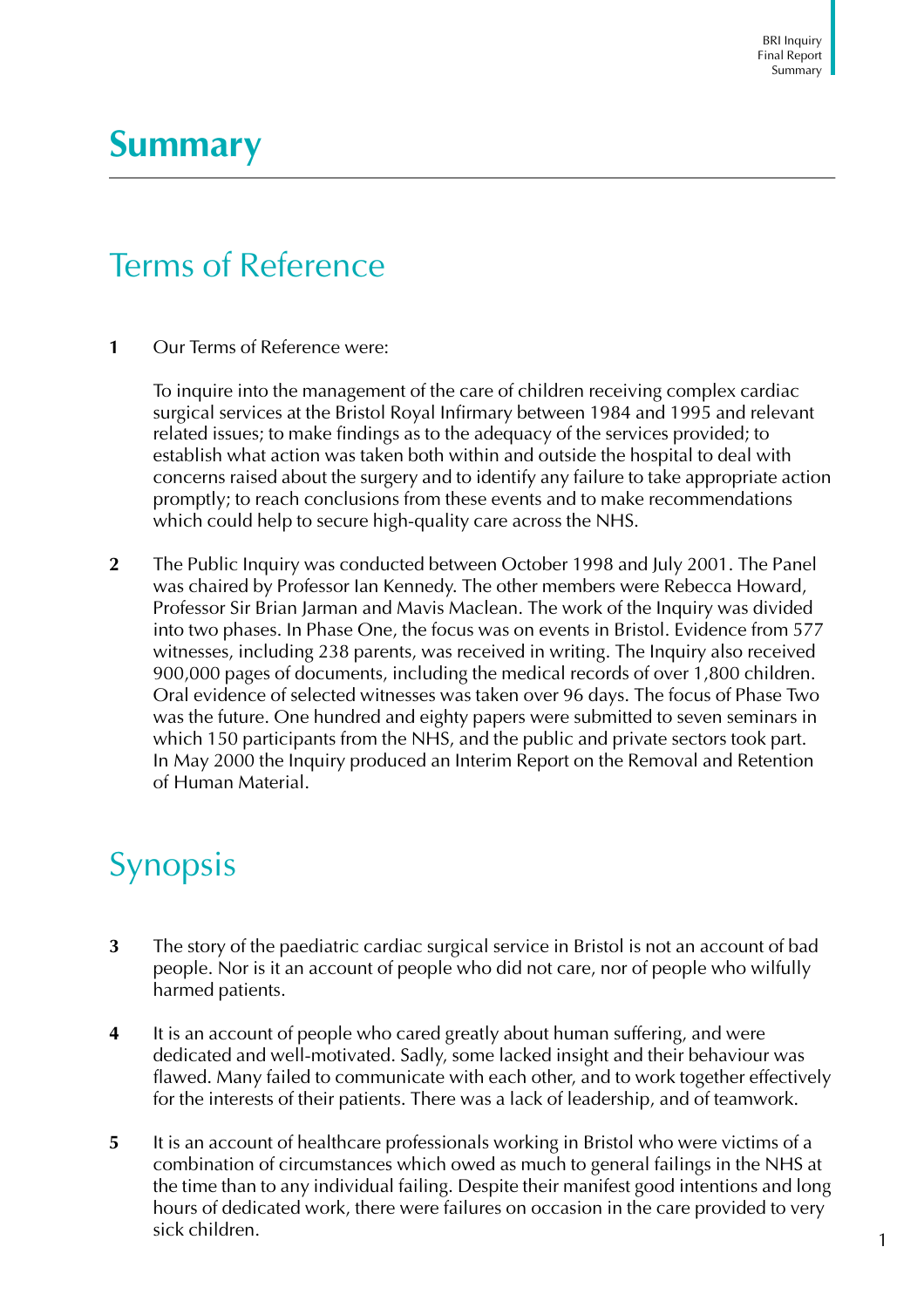- **6** It is an account of a service offering paediatric open-heart surgery which was split between two sites, and had no dedicated paediatric intensive care beds, no full-time paediatric cardiac surgeon and too few paediatrically trained nurses.
- **7** It is an account of a time when there was no agreed means of assessing the quality of care. There were no standards for evaluating performance. There was confusion throughout the NHS as to who was responsible for monitoring the quality of care.
- **8** It is an account of a hospital where there was a 'club culture'; an imbalance of power, with too much control in the hands of a few individuals.
- **9** It is an account in which vulnerable children were not a priority, either in Bristol or throughout the NHS.
- **10** And it is an account of a system of hospital care which was poorly organised. It was beset with uncertainty as to how to get things done, such that when concerns were raised, it took years for them to be taken seriously.
- **11** The circumstances of Bristol, and the NHS, at the time, led to the system for providing paediatric cardiac surgery (PCS) being flawed. All of these flaws, taken together, led to around one-third of all the children who underwent open-heart surgery receiving less than adequate care. More children died than might have been expected in a typical PCS unit. In the period from 1991 to 1995 between 30 and 35 more children under 1 died after open-heart surgery in the Bristol Unit than might be expected had the Unit been typical of other PCS units in England at the time.
- **12** Our Report contains close to 200 Recommendations. They include the following:
- **13** *Children:* the needs of very sick children in the 1980s and 1990s were not given a high priority. For the future, children in hospital must be cared for in a child-centred environment, by staff trained in caring for children and in facilities appropriate to their needs. A national director for children's healthcare services should be appointed to lead the development of child-centred healthcare.
- **14** *Safety:* the arrangements for caring for very sick children in Bristol at that time were not safe. There was too little recognition that the state of buildings and of equipment, and the training of the staff, could cause actual harm to the children. For the future, the NHS must root out unsafe practices. It must remove barriers to safe care. In particular, it must promote openness and the preparedness to acknowledge errors and to learn lessons. Healthcare professionals should have a duty of candour to patients. Clinical negligence litigation, as a barrier to openness, should be abolished. Safe care should be promoted and led by a non-executive member of every trust board.
- **15** *The competence of healthcare professionals:* there was no requirement on hospital consultants at that time (nor is there now) to keep their skills and knowledge up to date. Surgeons were able to introduce new techniques without any formal system of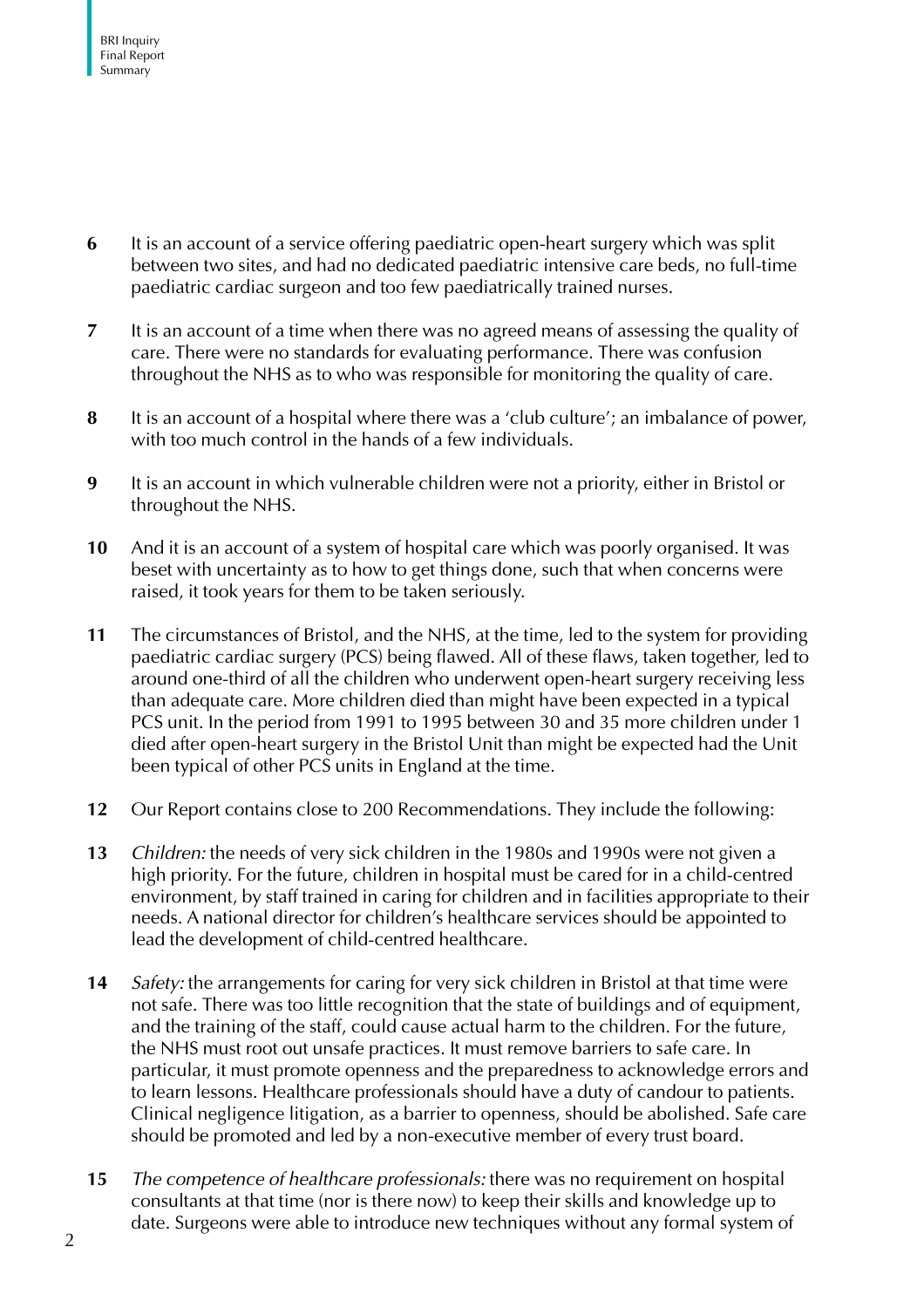notification. For the future, it must be part of all healthcare professionals' contracts with a trust (and part of a GP's terms of service) that they undergo appraisal, continuing professional development and revalidation to ensure that all healthcare professionals remain competent to do their job.

- **16** *Organisation:* consultants enjoyed (and still enjoy) what is virtually a job for life. Their relationship with the trust that employs them makes it difficult to bring about change. All employees should be treated in a broadly similar manner. Doctors, nurses and managers must work together as healthcare professionals, with comparable terms of employment and clear lines of accountability, in order to provide the best possible care for patients.
- **17** *Standards of care:* parents taking their children to be treated in Bristol assumed that the level of care provided would be good. Their children were cared for in a 'supra regional centre' designated as such by the Department of Health. They trusted the system. Few had any idea that there were no agreed standards of care for PCS or for any other specialty. For the future, there must be two developments. There must be agreed and published standards of clinical care for healthcare professionals to follow, so that patients and the public know what to expect. There must also be standards for hospitals as a whole. Hospitals which do not meet these standards should not be able to offer services within the NHS.
- **18** *Openness:* Bristol was awash with data. There was enough information from the late 1980s onwards to cause questions about mortality rates to be raised both in Bristol and elsewhere had the mindset to do so existed. Little, if any, of this information was available to the parents or to the public. Such information as was given to parents was often partial, confusing and unclear. For the future, there must be openness about clinical performance. Patients should be able to gain access to information about the relative performance of a hospital, or a particular service or consultant unit.
- **19** *Monitoring:* the clinicians in Bristol had no one to satisfy but themselves that the service which they provided was of appropriate quality. There was no systematic mechanism for monitoring the clinical performance of healthcare professionals or of hospitals. For the future there must be effective systems within hospitals to ensure that clinical performance is monitored. There must also be a system of independent external surveillance to review patterns of performance over time and to identify good and failing performance.
- **20** The aim of these and all our recommendations is to produce an NHS in which patients' needs are at the centre and in which systems are in place to ensure safe care and to maintain and improve the quality of care.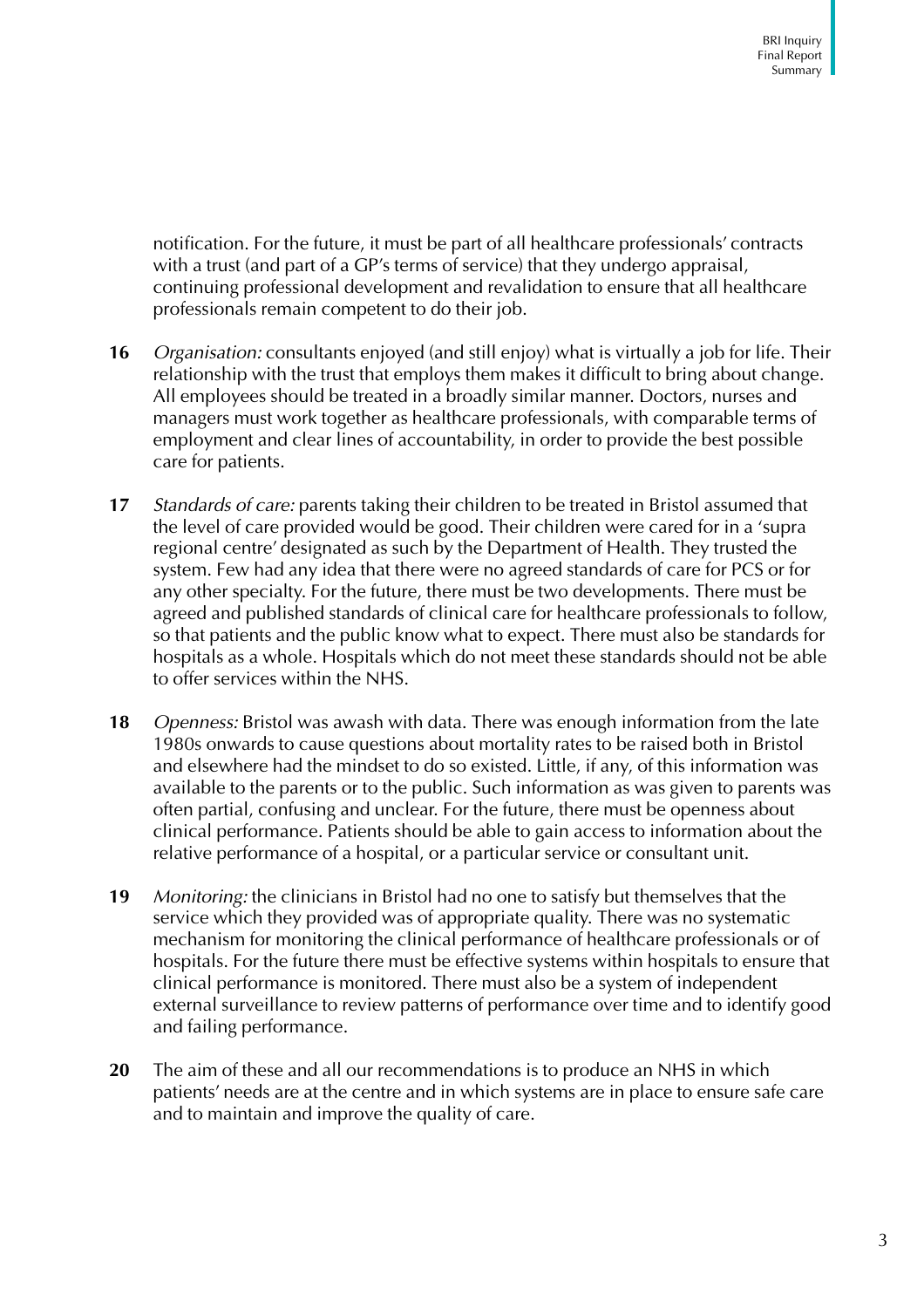## The adequacy of the paediatric cardiac surgical service in Bristol

- **21** We concentrate on open-heart surgery on children under 1. We adopt a 'systems' approach to analysis, by which poor performance and errors are seen as the product of systems which are not working well, as much as the result of any particular individual's conduct. We acknowledge at the outset that in a number of ways the service was adequate or more than adequate. The great majority of children who underwent PCS in Bristol are alive today.
- **22** *Our overall conclusion, however, is that the PCS service for children who received open-heart surgery was, on a number of criteria, less than adequate.*
- **23** To the extent that it is based on reliable and verifiable evidence, this is the judgment of hindsight. At the time, while the PCS service *was* less than adequate, it would have taken a different mindset from the one that prevailed on the part of the clinicians at the centre of the service, and senior management, to come to this view. It would have required abandoning the principles which then prevailed: of optimism, of 'learning curves', and of gradual improvements over time. It would have required them to adopt a more cautious approach rather than 'muddling through'. That this did not occur to them is one of the tragedies of Bristol.
- **24** We reach one conclusion which owes nothing to hindsight. There was poor teamwork and this had implications for performance and outcome. The crucial importance of effective teamwork in this complex area of surgery was very widely recognised. Effective teamwork did not always exist at the BRI. There were logistical reasons for this: for example the cardiologists could not be everywhere. The point is that everyone just carried on. In addition, relations between the various professional groups were on occasions poor. All the professionals involved in the PCS service were responsible for this shortcoming. But, in particular, this poor teamwork demonstrates a clear lack of effective clinical leadership. Those in positions of clinical leadership must bear the responsibility for this failure and the undoubtedly adverse effect it had on the adequacy of the PCS service.
- **25** The Experts to the Inquiry advised that Bristol had a significantly higher mortality rate for open-heart surgery on children under 1 than that of other centres in England. Between 1988 and 1994 the mortality rate at Bristol was roughly double that elsewhere in five out of seven years. This mortality rate failed to follow the overall downward trend over time which can be seen in other centres. Our Experts' statistical analysis also enabled them to find that a substantial and statistically significant number of excess deaths, between 30 and 35, occurred in children under 1 undergoing PCS in Bristol between 1991 and 1995. As our Experts make clear, 'excess deaths' is a statistical term which refers to the number of deaths observed over and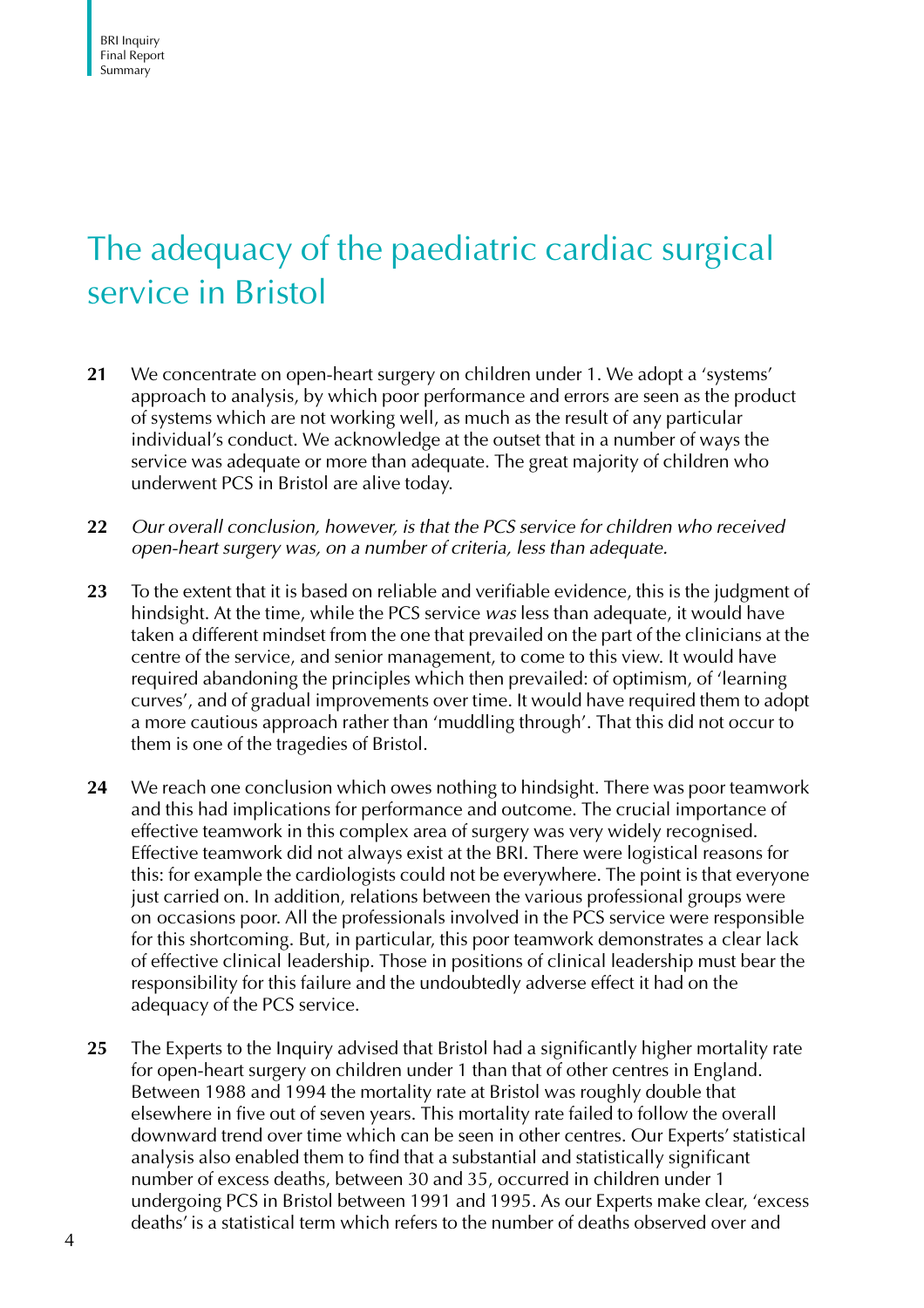above the number which would be expected if the Unit had been 'typical' of other PCS units in England. The term does not refer to any particular child's death. The mortality rate over the period 1991–1995 was probably double the rate in England at the time for children under 1, and even higher for children under 30 days. This higher mortality rate in Bristol was not restricted to the neonatal Switch and Atrio-Ventricular Septal Defect (AVSD) operations. Even without taking these two higher-risk groups into account, there was considerable evidence of divergent performance in Bristol. Further, differences in mortality rates in Bristol could not be accounted for on the ground of case mix (an explanation which some clinicians both then and even now have adopted). We note a failure to progress, rather than necessarily a deterioration in standards.

#### **Particular elements of the PCS service which were less than adequate**

#### The system and culture of management in Bristol

- **26** Bristol was not unusual in having problems. It was, after all, managing the transition from the known (the old NHS) to the unknown (Trust status). Problems arise in all institutions. But it is incumbent on senior management to devise systems which respond quickly and effectively to these problems. What was unusual about Bristol was that the systems and culture in place were such as to make open discussion and review more difficult. Staff were not encouraged to share their problems or to speak openly. Those who tried to raise concerns found it hard to have their voice heard.
- **27** We accept that Dr Roylance, the Chief Executive of the Trust, was both thoughtful and principled in his development of a management system for what was one of the newest and largest trusts in England. He also succeeded in meeting the principal obligation of balancing the books. Sadly, a system of separate and virtually independent clinical directorates, combined with a message that problems were not to be brought to the Chief Executive for discussion and resolution, meant that there was power but no leadership. The environment was one in which problems were neither adequately identified nor addressed.
- **28** Nor were there effective measures outside Bristol to monitor the approach adopted by Dr Roylance. This was a feature of the NHS reforms in 1989–1991. Senior managers were invited to take control, but little or no system existed to monitor what they did in the exercise of that control. Indeed, it did not really exist inside the Trust either. The Chairman and the Trust Board were either part of the 'club' or treated as outsiders. Referring to information about the outcome of care, Mr McKinlay, the Chairman of the United Bristol Hospital Trust (UBHT) from 1994 onwards, told us that:

'… there was no tradition or culture in UBHT that the Board or the committees of the Board should be involved … I thought that was something that was wrong. I thought the Board should have some knowledge of statistical outcome, but there was a tightrope to be trod to find a way of easing it into place.'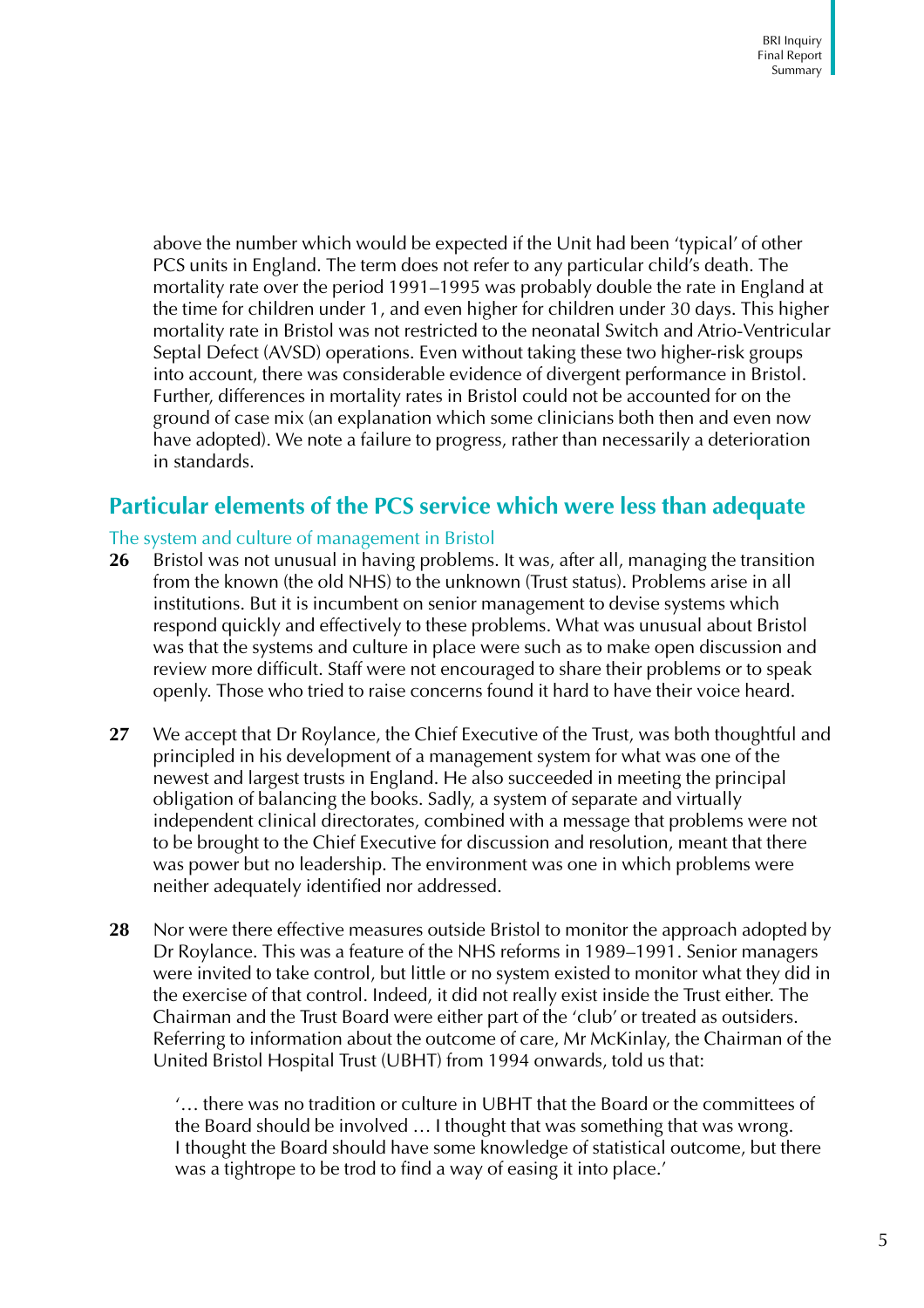#### The PCS service

**29** The adequacy of the PCS service in Bristol was undermined by the fact that it was divided between two sites, with cardiologists in one hospital and surgeons in another. The cardiologists, who were well regarded throughout the South West, were understaffed. There was a national shortage of specialists in paediatric cardiology. Among other things this meant that the cardiologists at Bristol could not effectively participate in surgery or intensive care. In addition, the prevailing national shortage in nurses trained in caring for children was reflected in Bristol. The surgeons operated on adults as well as children; and the children were nursed alongside adults in a mixed Intensive Care Unit (ICU). While there was an effective child-centred approach to care at the Children's Hospital, this was not so in the BRI where open-heart surgery was carried out and where the management of care in the ICU was described as 'highly disorganised with conflicting decisions'. It was never really clear who was in charge.

#### Monitoring the quality of care

- **30** At a national level there was confusion as to who was responsible for monitoring quality of care. The confusion was not, however, just some administrative game of 'pass the parcel'. What was at stake was the health, welfare, and indeed the lives of children. What was lacking was any real system whereby any organisation took responsibility for what a lay person would describe as 'keeping an eye on things'. The Supra Regional Services Advisory Group (SRSAG) thought that the health authorities or the Royal College of Surgeons was doing it; the Royal College of Surgeons thought the SRSAG or the Trust was doing it, and so it went on. No one was doing it. We cannot say that the external system for assuring and monitoring the quality of care was inadequate. There was, in truth, no such system.
- **31** At a local level, although information arising from reviews of PCS emerged only rarely in the formal structures for audit within the Trust, or in the Trust's dealings with the District Health Authority, a good deal of activity did, in fact, take place. Moreover, it pre-dated the introduction of the formal system of medical audit in 1990. The clinicians involved in providing the PCS service collected, recorded and analysed data on procedures and deaths, set up and maintained computerised information systems, produced and circulated figures and reports, made annual returns to the national UK Cardiac Surgical Register (UKCSR) and received back aggregated data about national performance. They also held regular meetings to discuss the results of audit, and reviewed individual cases and series of cases.

#### The views of parents

- **32** The evidence of parents was mixed. To some, the staff, doctors, nurses and others were dedicated and caring and could not have done more. To others, some staff were helpful while others were not. To others again, the staff, largely the doctors and particularly the surgeons, were uncaring and they misled parents.
- **33** While the evidence is polarised, there is a strong sense that on many occasions communication between parents and some staff was poor. There does not appear to have been any deep thinking about how to communicate information to parents in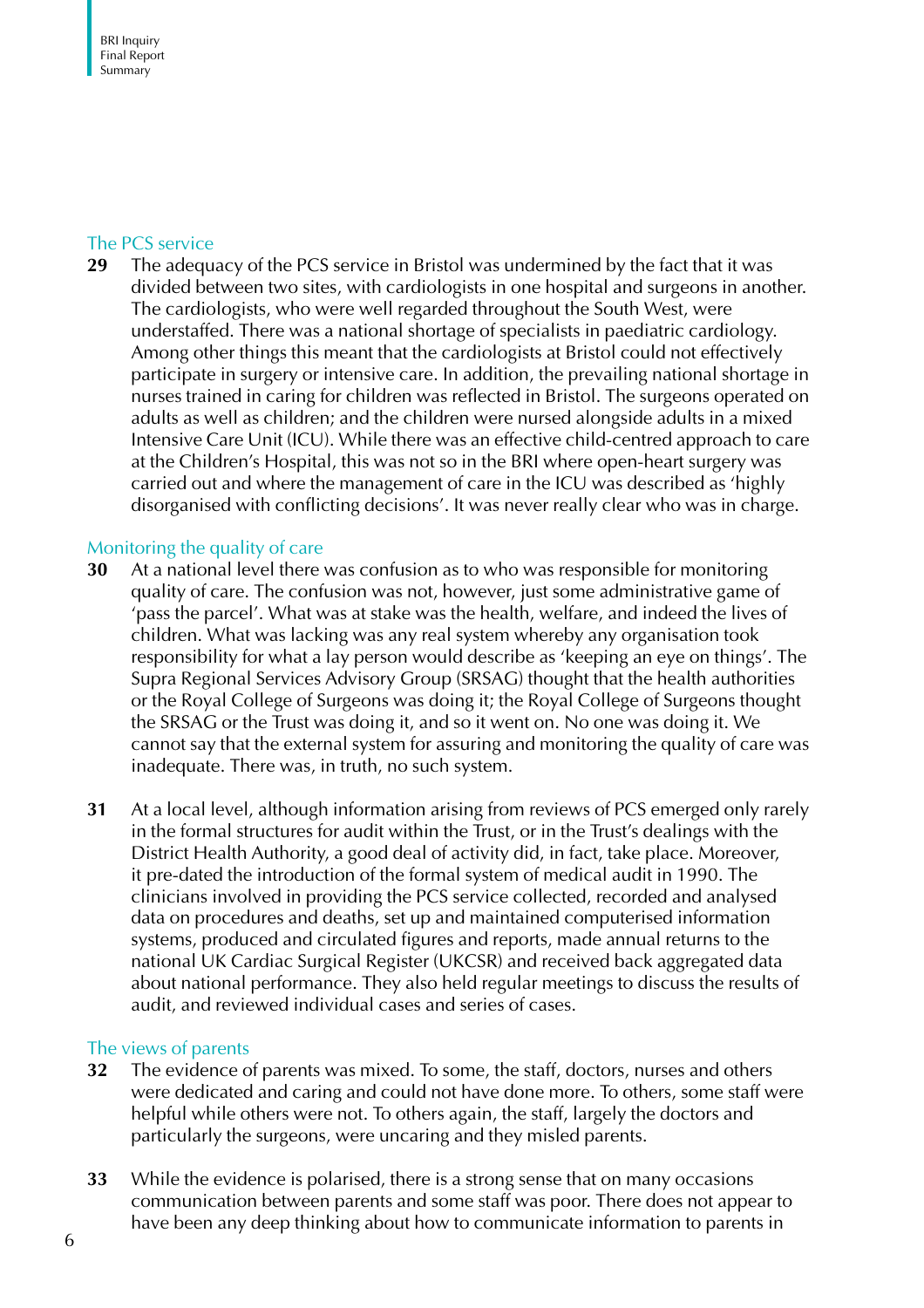advance of surgery, nor any systematised approach to doing so. While some parents felt that they had been significantly helped to understand what the surgery and subsequent intensive care involved, we were also told of doctors and nurses drawing diagrams on scraps of paper, or even a paper towel. The sense is gained that informing parents and gaining their consent to treatment was regarded as something of a chore by the surgeons.

- **34** As regards the process of gaining consent to surgery, it is difficult to imagine a more stressful time for parents whose children were about to undergo surgery. Their child was facing a major operation with an uncertain outcome and, to add to their great anxiety, they had the burden of responsibility of saying 'yes' or 'no' to that operation. That being so, the sharing of information should be a process. There must be time to take in what has been said by the clinicians, to reflect on it and to raise questions. This does not seem to have been the practice at Bristol, but neither would it have been regarded as poor practice elsewhere during the relevant period*.* With the benefit of hindsight it is clear that much distress and unhappiness will result if parents are not sympathetically allowed to find out what they wish to know about what is facing their child. It should not be a question of the healthcare professional judging what the parent needs to know: it is the parent who should make that decision. At the time, however, the prevailing view was that parents should be protected from too much information.
- **35** Some parents told us that they were given support and counselling, and commented favourably on it. When, sadly, their child died, many parents were critical about the way in which the news was broken. Some said that they received no counselling. The United Bristol Healthcare Trust (UBHT) conceded in its evidence that the service it provided was insufficient to meet the needs of some parents. We were impressed, however, by the sensitivity and support shown by the nursing staff.

### Conclusions on the adequacy of the service

**36** The system for delivering PCS services in Bristol was frankly not up to the task. What we observed amounts to a failure of PCS services to thrive. There is real room for doubt as to whether open-heart surgery on the under-1s should have been designated a supra regional service in Bristol. With the benefit of hindsight, designation has all the qualities of a Greek tragedy: we know the outcome and yet are unable, from our point in time, to prevent it unfolding. Once designated, however, it simply never developed sufficiently well. We observe a paediatric open-heart service with high aspirations (including at one stage the ambition to become a centre for heart transplantation) simply overreaching itself, given its limitations, and failing to keep up with the rapid developments elsewhere in PCS during the late 1980s and early 1990s. In summary, opportunities were not taken. Exhaustion and low morale led to stagnation and an inability to move forward in response to new developments, despite the stimulus provided by a new generation of consultants.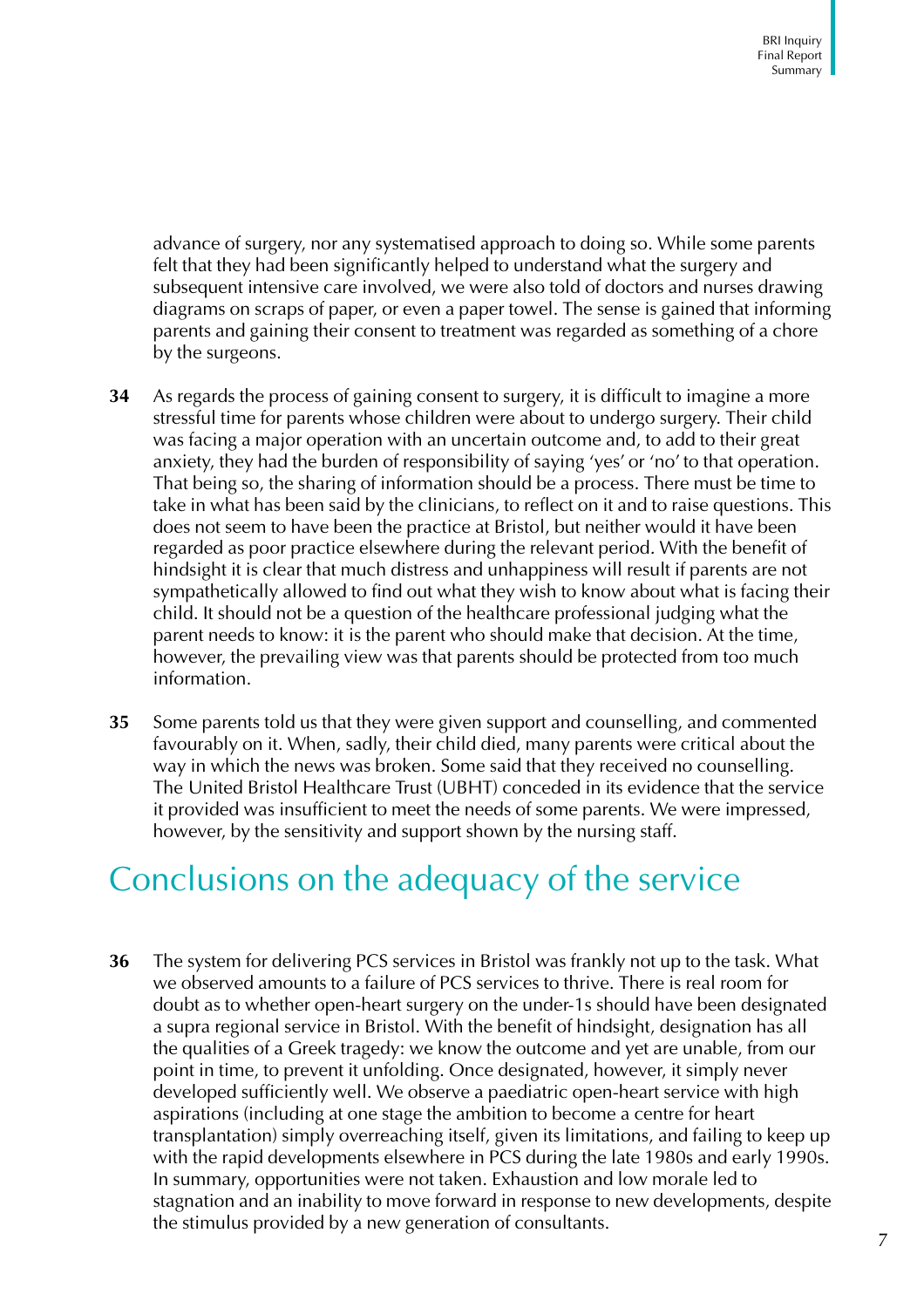- **37** The split site and consequent split service were clearly major factors affecting the adequacy of care. Unifying the site did not attract sufficient priority in the struggle for resources: the claims for the PCS service made by some of the clinicians were not seen as important enough. But this did not cause the clinicians to cease to offer the service. There seems to have been an overriding sense of pressing on and hoping that one day the service would be moved onto one site, that the new hospital for children would be built, that the new surgeon would arrive, and that all would then be well.
- **38** Throughout the Inquiry we heard evidence of underfunding in Bristol meaning that a gap had developed between the level of resources needed properly to meet the stated goals of the PCS unit and the level actually available. There were constant shortages in the supply of trained nursing staff, both for the operating theatre and the ICU. The complement of cardiologists and surgeons was always below the level deemed appropriate by the relevant professional bodies. The consultant cardiologists lacked junior support. They were expected to care for children in the Children's Hospital, and in the BRI operating theatre and ICU several hundred yards away down a steep hill, and to hold outreach clinics all over the South West and South Wales. The care of children undergoing PCS was split between two separate sites. Facilities for parents, and necessary medical equipment for children, had to be funded through the good offices of a charity, The Heart Circle.
- **39** It is crucial, however, to make clear the following. The inadequacy in resources for PCS at Bristol was typical of the NHS as a whole. From this, it follows that whatever went wrong at Bristol was not *caused* by lack of resources. Other centres laboured under the same or similar difficulties. For example, the shortage in qualified nurses and in cardiologists was a national phenomenon, affecting all centres. We therefore emphasise the point again that, while under-funding blighted the NHS as a whole, it does not alone provide the explanation for what went wrong in Bristol.
- **40** We note that in 2000, at last, the present Government acknowledged the gap between claim and reality in the NHS. A significant boost in funding was announced. A further commitment was made to align spending on the NHS with the average amount spent on healthcare in Europe. This development has been widely welcomed and is seen as a long-overdue recognition of the need for more resources. But, we add a caution. We have every reason to believe that to achieve what was set out in *'The NHS Plan'* and is contemplated by our Report, there must be a sustained increase in funding year-on-year.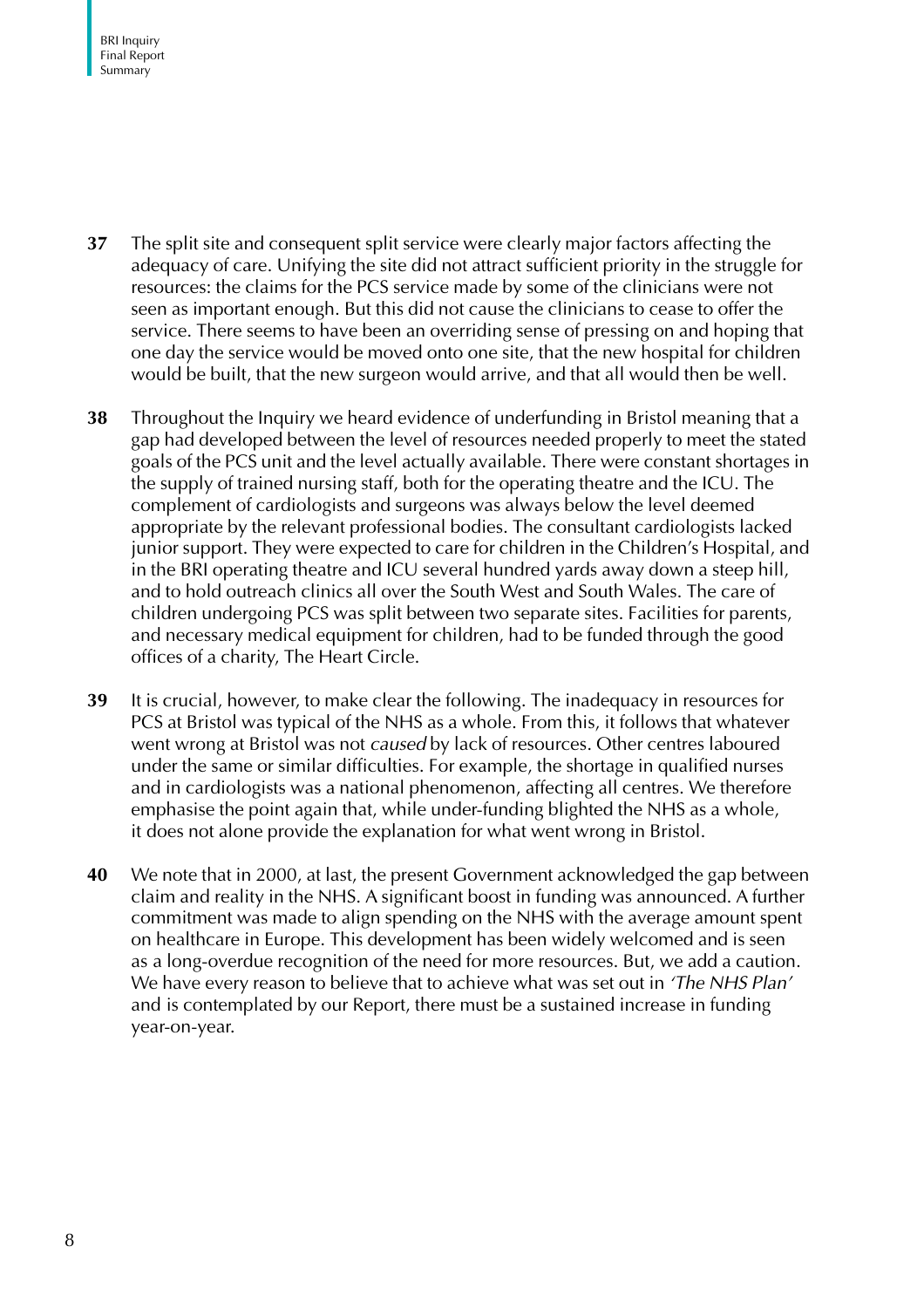## Concerns raised and failures to take appropriate action promptly

- **41** Concerns about the PCS service in Bristol were first raised as early as 1986–1987. From 1988, concerns began to be raised in the BRI. Dr Bolsin first wrote to Dr Roylance in 1990 and, thereafter, Dr Bolsin collected data and took them to an increasing number of colleagues. No one ever said he was wrong to do this; rather he was told to take care to verify his information and discuss it with colleagues, including those whose work gave rise to his concern. A member and an official of the SRSAG had evidence by 1992 that Bristol was performing badly in terms of mortality, yet did not share this information with the Group as a whole. The clinicians in Bristol at least by 1990 had data on their own poor performance relative to that in other centres in the UK which could have caused them at least to pause and reflect. Instead, in keeping with the mindset of the time, they pressed on, drawing false comfort from their figures for 1990 (which proved to be an exception), and only belatedly ceasing to carry out certain operations on children under 1. An opportunity was not taken in July 1994 by an official of the Department of Health to investigate more closely the outcomes of PCS in the under 1s. It was only in 1995 that PCS was formally stopped (although some operations were still carried out after then) until a newly-appointed paediatric cardiac surgeon took up his appointment.
- **42** From the start of the 1990s a national database existed at the Department of Health (the Hospital Episode Statistics database) which among other things held information about deaths in hospital. It was not recognised as a valuable tool for analysing the performance of hospitals. It is now, belatedly.
- **43** We stress again that, to a very great extent, the flaws and failures of Bristol were within the hospital, its organisation and culture, and within the wider NHS as it was at the time. That said, there were individuals who, in our view, could and should on occasions have behaved differently. In the final stages of the Inquiry, each was advised that the Inquiry was minded to comment adversely on some particular aspect of his or her conduct or behaviour, whether a particular incident or a pattern of behaviour, and was told of the evidence on which the Inquiry relied. Each had an opportunity to make representations. Those representations were taken account of by the Inquiry in reaching its conclusions. We emphasise that it would be unfair to those named to seek to set out in a Summary a condensed version of the evidence supporting our adverse comments. The relevant evidence can be found in Section One of the Report and in Annex A. We also emphasise that such adverse comments as we make must be seen against the background of the Report as a whole in which we also have occasion to make favourable comments.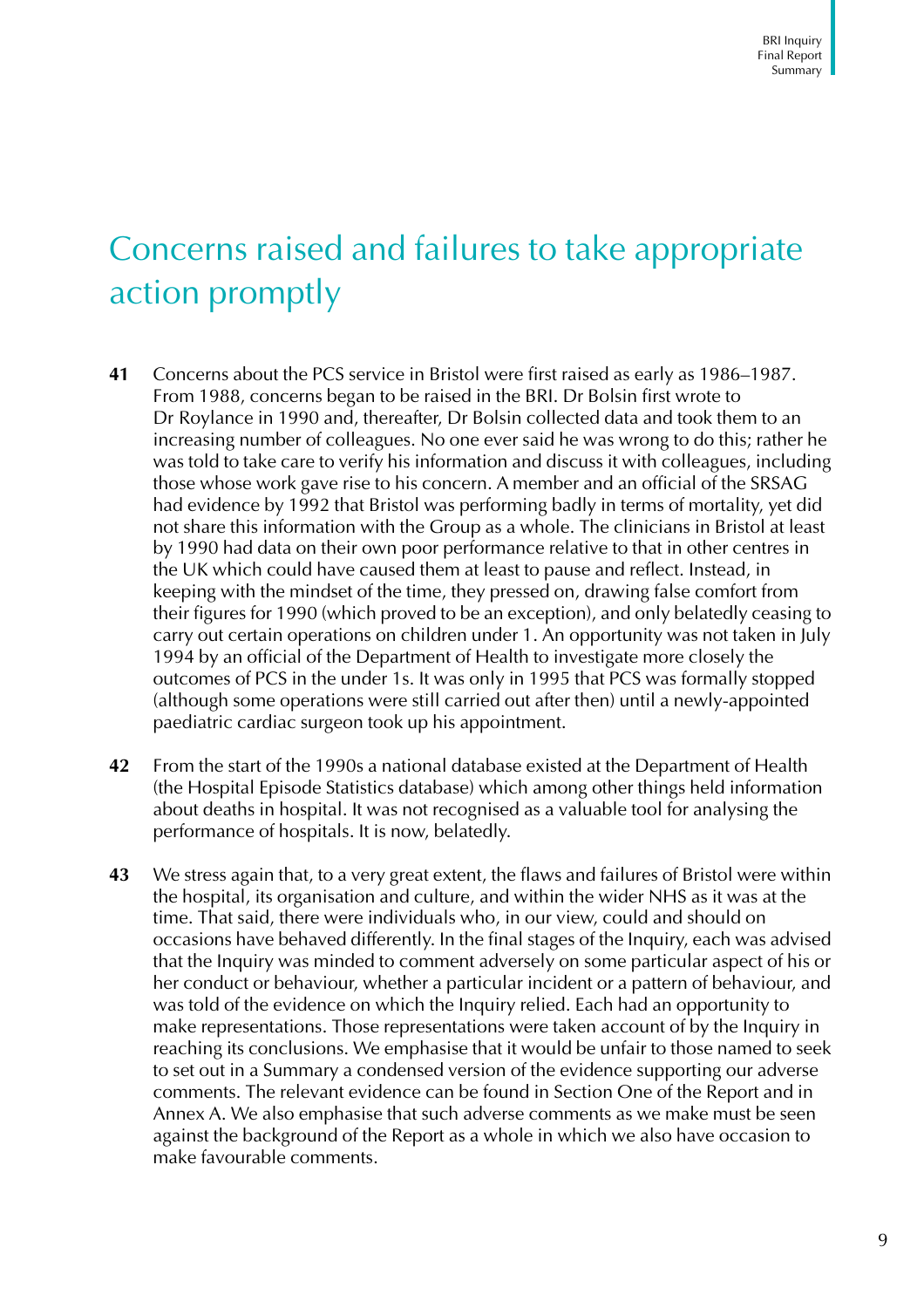### **Within the Bristol hospitals**

- **44** The Inquiry concluded that in *certain respects* adverse comments should be made regarding certain individuals, some of whom displayed flaws in their approach to management. Others showed a lack of leadership and insight. And some failed to treat parents with appropriate respect and candour.
- **45** Such comments are made in respect of the following as regards the roles they held at the time: Dr Roylance (Chief Executive, UBHT), Mr Wisheart (Cardiothoracic Surgeon and Medical Director, UBHT), Mr Dhasmana (Cardiothoracic Surgeon and Associate Clinical Director in Cardiac Surgery, UBHT), Dr Joffe (Clinical Director Children's Services, UBHT) and Mrs Maisey (Director of Operations and Nurse Adviser, UBHT).

### **Outside the Bristol hospitals**

- **46** In the general confusion as to who was responsible for monitoring the quality of PCS services, there were occasions on which action could have been taken by a member and an official of the Supra Regional Services Advisory Group and an official of the Department of Health.
- **47** The Inquiry concluded that *in certain respects,* when concerns were raised, the following individuals, in the roles they then occupied, should have behaved differently: Dr Halliday (Medical Secretary, Supra Regional Services Advisory Group), Dr Doyle (Senior Medical Officer, Department of Health) and Sir Terence English (Member of the Supra Regional Services Advisory Group and President of the Royal College of Surgeons).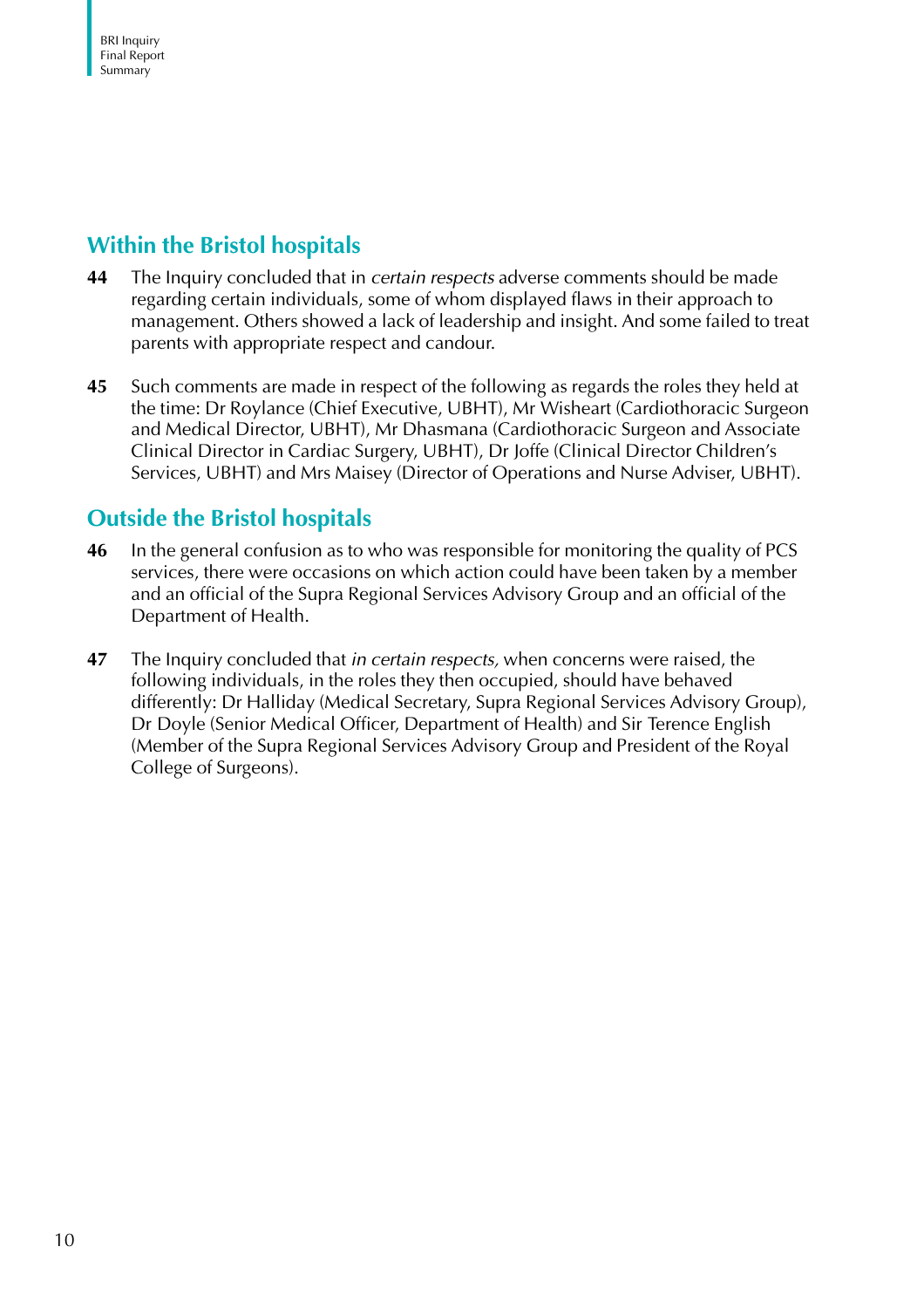### The future:

- **48** We are required to 'make recommendations to secure high quality care across the NHS'.
- **49** We must learn the lessons of Bristol. Even today it is still not possible to say, categorically, that events similar to those which happened in Bristol could not happen again in the UK; indeed, are not happening at this moment.
- **50** That said we must not lose a sense of proportion. Every day the NHS provides a service to hundreds of thousands of patients, with which patients are satisfied and of which healthcare professionals can justifiably be proud.
- **51** In making our recommendations our guiding principles were:
	- The complexity of the NHS as an organisation must be recognised.
	- Patients must be at the centre of the NHS, and thus the patient's perspective must be included in the policies, planning and delivery of services at every level.
	- The dedication and commitment of NHS staff is and must remain at the core of the service.
	- The quality of healthcare must include all aspects of care: clinical and non-clinical.
	- Patients' safety must be the foundation of quality.
	- Systems of care, and facilities, as well as individuals, affect the quality of healthcare.
	- **E** Learning from error, rather than seeking someone to blame, must be the priority in order to improve safety and quality.
	- Openness and transparency are as crucial to the development of trust between healthcare professional and patient, as they are to the trust between the NHS and the public.
	- The particular needs of children's healthcare services must be addressed.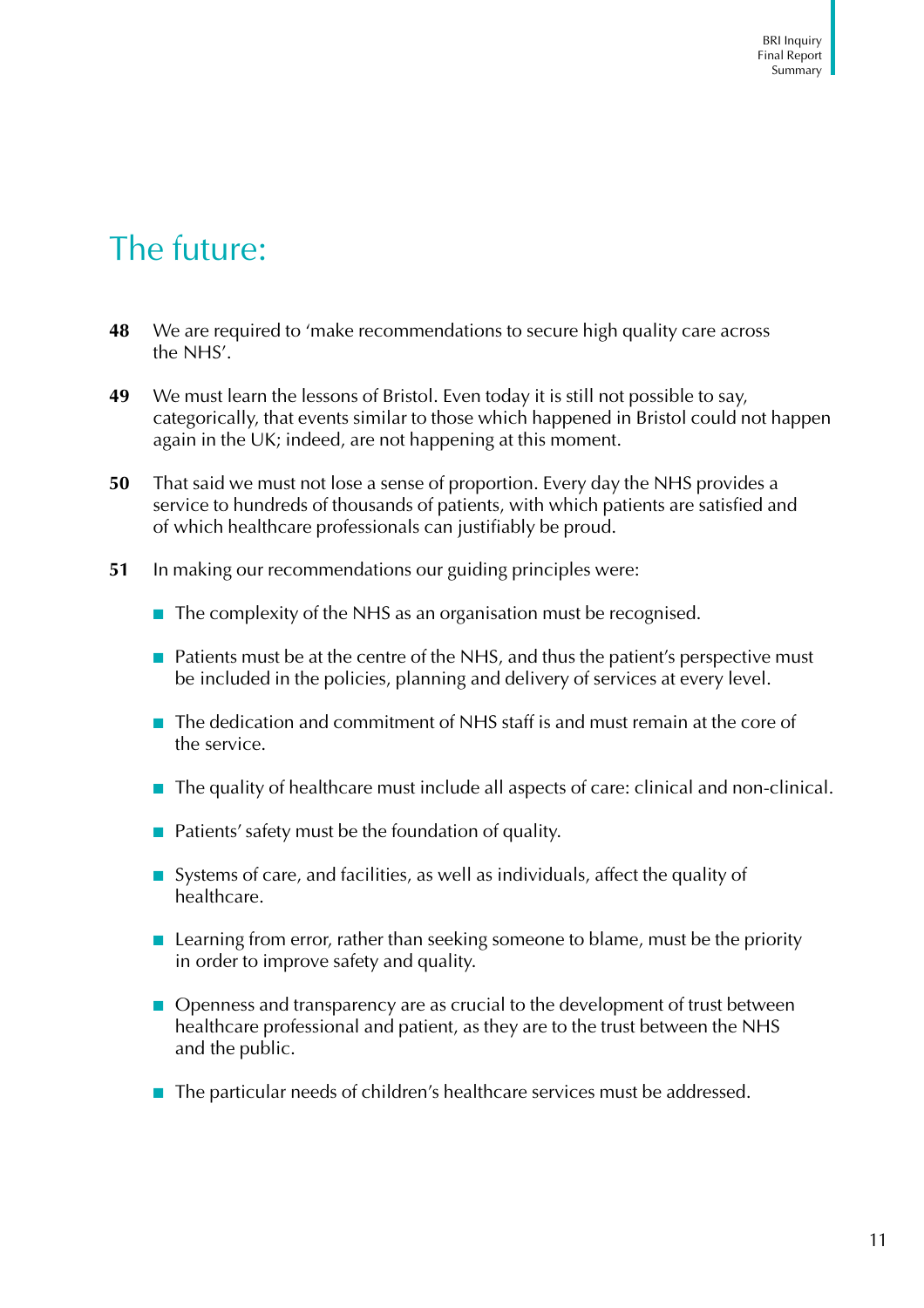#### BRI Inquiry Final Report Summary

## The care of children

#### **Children and their healthcare needs must be given higher priority in the NHS**

- **52** Healthcare services for children are still, generally, fragmented and uncoordinated. While well-established guidance on such matters as standards of care and staffing levels exists, the extent to which it is implemented varies widely. Had it been implemented in Bristol a good number of shortcomings in care would have been addressed much earlier.
- **53** The announcement by the Government of a separate National Service Framework for Children is to be welcomed. The healthcare needs of children are different from those of adults and this must be recognised. As Liz Jenkins, Assistant General Secretary of the Royal College of Nursing, told us: 'I do think that the majority of adult qualified nurses and doctors see children as small adults, who simply need smaller beds and smaller portions of food'.
- **54** There must be greater integration of children's health services. We were particularly impressed by the approach of the Philadelphia Children's Hospital. A pilot project based on it should be launched whereby a large children's hospital takes responsibility for the management of children's healthcare in hospitals in a particular area.
- **55** The optimal arrangement for children's acute hospital services is in a children's hospital, close to an acute general hospital. Specialist care must be concentrated in a limited number of centres where the staff have the necessary skill and experience.
- **56** There must be standards for the care of children, some of which must be mandatory. There must be incentives to improve children's care. There must be plans for the publication of information about the quality and performance of children's healthcare services.
- **57** There must be a voice for children's healthcare. At a national level, there should be a national director for children's healthcare services in the NHS. In the trust, an executive member of the board should be responsible for the protection of children's interests.
- **58** All healthcare staff who treat children must have training in caring for children. They should also be trained in communicating with young people and parents.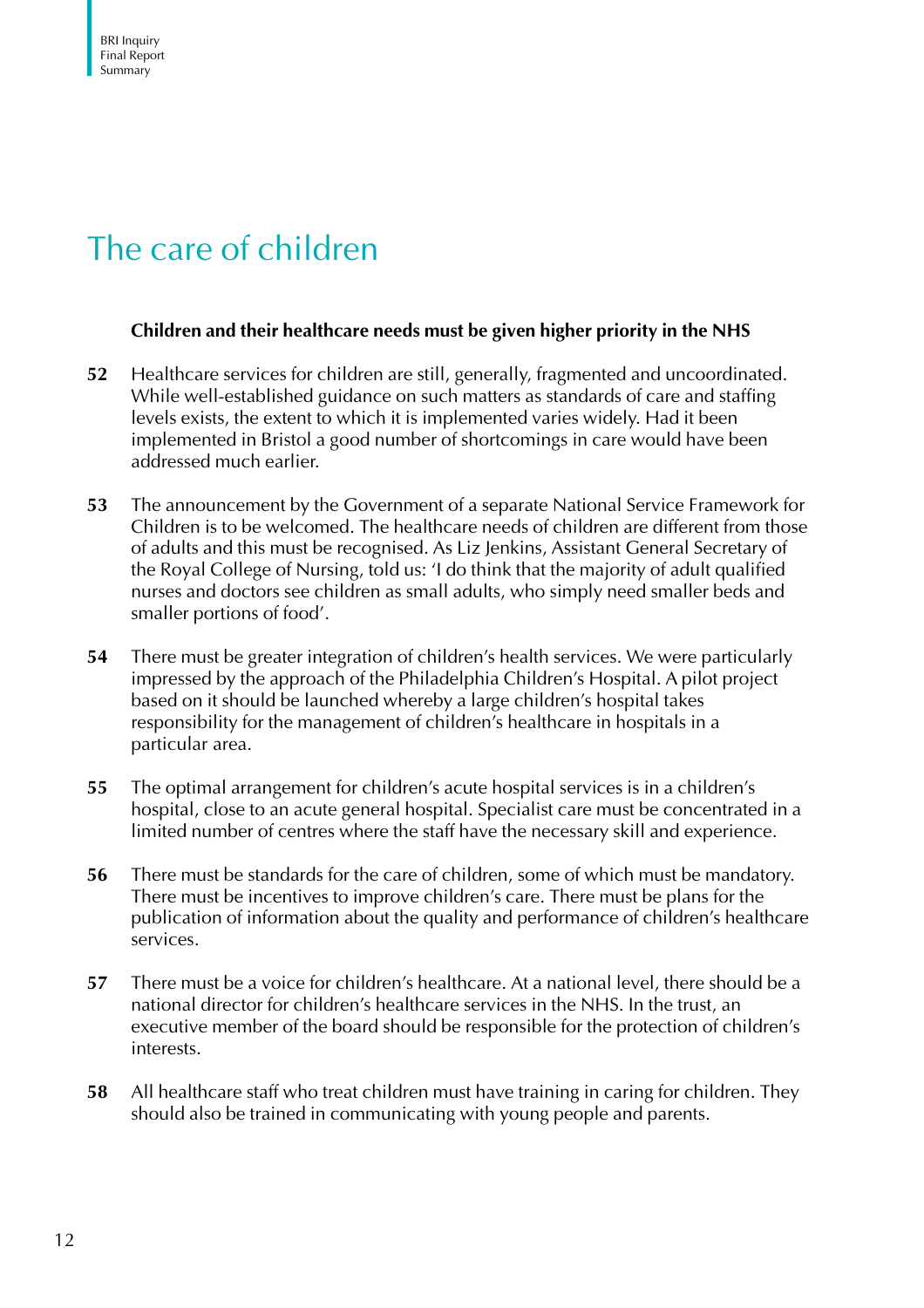## The culture of the NHS

**59** The culture of the future must be a culture of safety and of quality; a culture of openness and of accountability; a culture of public service; a culture in which collaborative teamwork is prized; and a culture of flexibility in which innovation can flourish in response to patients' needs.

### Respect and honesty

#### **Patients in their journey through the healthcare system are entitled to be treated with respect and honesty and to be involved, wherever possible, in decisions about their care**

- **60** The quality of healthcare would be enhanced by a greater degree of respect and honesty in the relationship between healthcare professional and patient. Good communication is essential, but as the Royal College of Surgeons of England told us: '… it is the area of greatest compromise in the practices of most surgeons in the NHS and the source of most complaints'.
- **61** Future doctors, nurses and other healthcare professionals must be adequately trained in communication skills during their initial education.
- **62** Partnership between patient and healthcare professional is the way forward. The exchange and provision of information is at the core of an open and honest relationship between healthcare professionals and patients. There are four fundamental principles which should in future underpin any policy aimed at meeting patients' needs for information. First, trust can only be sustained by openness. Secondly, openness means that information be given freely, honestly and regularly. Thirdly, it is of fundamental importance to be honest about the twin concerns of risk and uncertainty. Lastly, informing patients, and in the case of young children their parents, must be regarded as a process and not a one-off event.
- **63** Hospitals must have an integrated system of support and counselling for patients and carers, staffed by well-trained professionals with links to systems outside. Such a system is central to care, not an add on.
- **64** There should be a clear system in the form of a 'one-stop shop' in every trust for addressing the concerns of patients about the care provided or the conduct of a healthcare professional.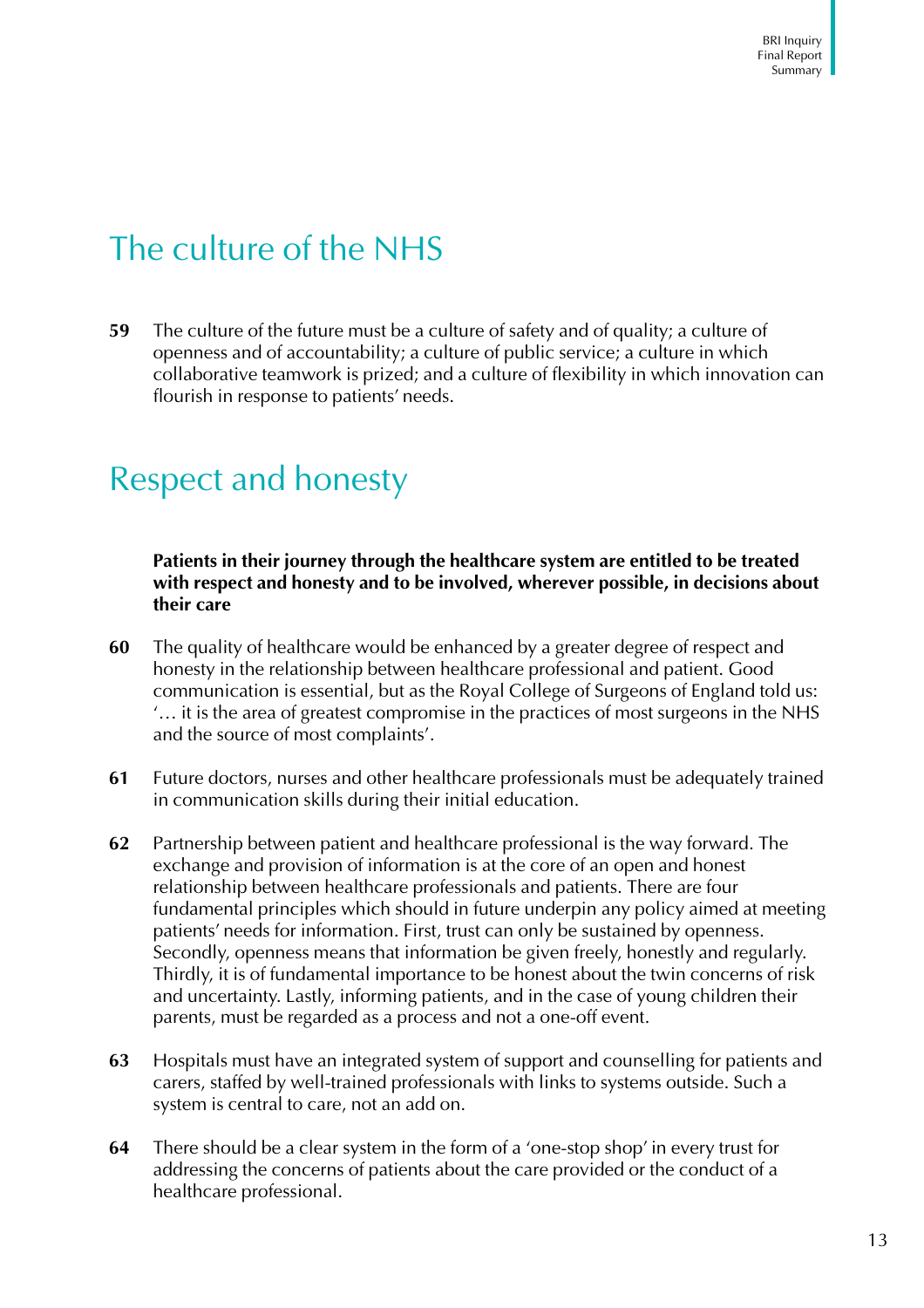**65** When things go wrong hospitals and healthcare professionals have a duty of candour: to be open and honest. Not only does this show respect to patients; an error, once acknowledged, also allows lessons to be learned.

## A Health Service which is well led

#### **Patients are entitled to expect that both the NHS and the hospital in which they are cared for is well led**

- **66** The highest priority still needs to be given to improving the leadership and management of the NHS at every level.
- **67** The role of government as regards the NHS in relation to the quality of care is twofold: to manage the NHS, and to organise good, comprehensive and independent systems to regulate the quality of healthcare.
- **68** Chief executives of trusts, particularly now that they are legally responsible for monitoring and improving the quality of healthcare, must be supported and enabled to carry out this duty. In particular, all employees, including consultants, must have a similar employment relationship with the trust.
- **69** Trust boards must be able to lead healthcare at the local level. Executive directors should be selected on agreed criteria and appropriately trained. Non-executives should play an active role in the affairs of the trust.
- **70** The quality of healthcare should be regulated through bodies such as the National Institute for Clinical Excellence and the Commission for Health Improvement. These bodies should be independent of government. There should be an independent overarching body, the Council for the Quality of Healthcare, to co-ordinate and integrate the activities of these bodies. This Council would report both to the Department of Health and to Parliament.

### Competent healthcare professionals

#### **A patient is entitled to be cared for and by healthcare professionals with relevant and up-to-date skills and expertise**

**71** The education of healthcare professionals in communication skills, the principles and organisation of the NHS, the development of teamwork, shared learning across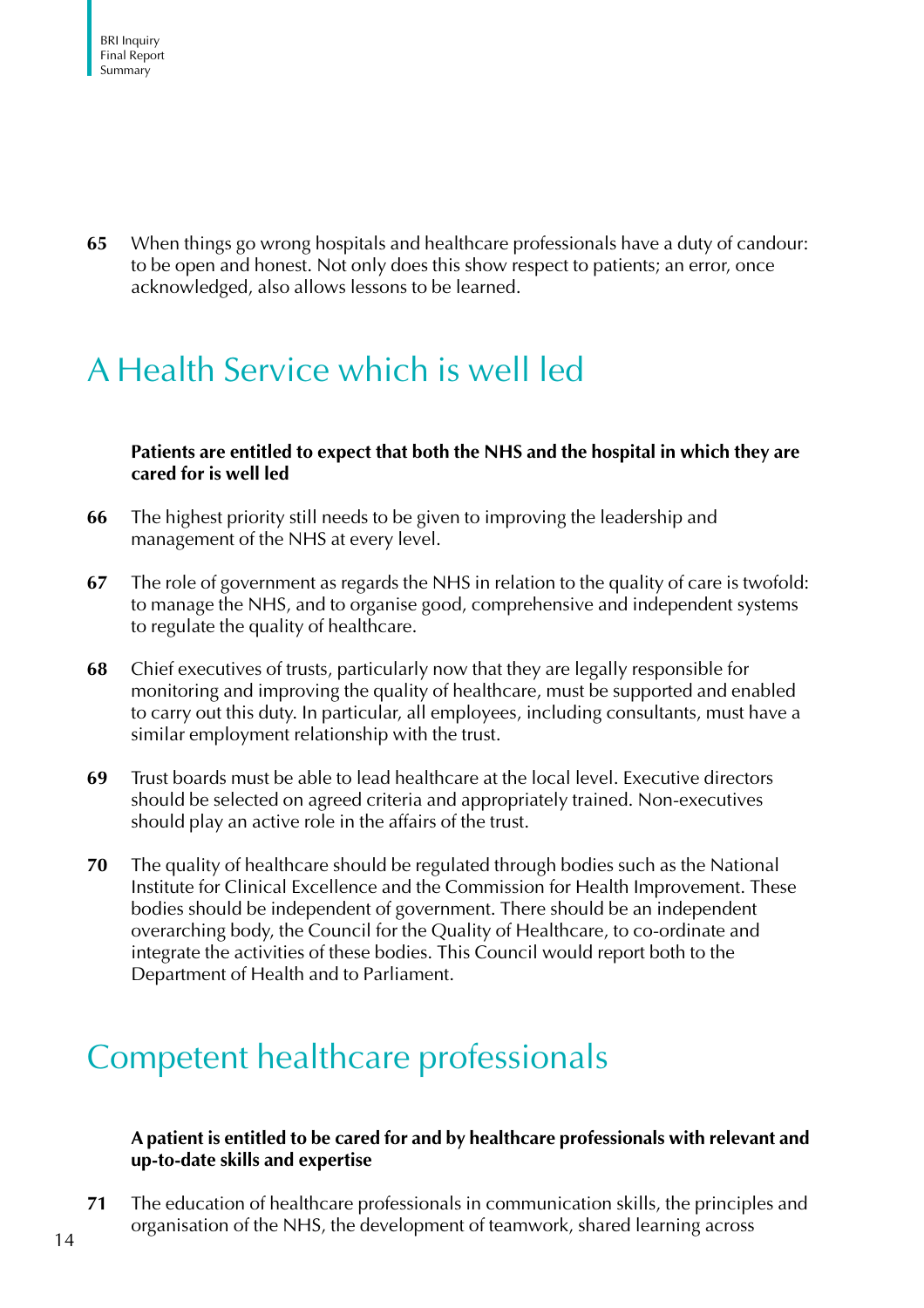professional boundaries, clinical audit, and leadership should be given greater priority.

- **72** Medical schools, schools of nursing and management schools should be encouraged to develop joint courses. Future healthcare professionals must work in multidisciplinary teams; shared learning should therefore begin as soon as possible. A common curriculum for the first year of undergraduate education of all healthcare professionals should be developed through a pilot project.
- **73** A system of regulation should be in place to ensure that healthcare professionals acquire and maintain professional competence. Regulation includes education, registration, training, continuing professional development, revalidation and discipline.
- **74** Medical schools must ensure that the criteria for selecting future doctors include the potential to be versatile, flexible and sensitive. They must also ensure that healthcare professionals are not drawn from too narrow an academic and socio-economic base.
- **75** Continuing Professional Development (CPD), periodic appraisal and revalidation must be compulsory for all healthcare professionals. There should be an overarching mechanism to co-ordinate and align the activities of the various bodies (the General Medical Council (GMC), the Nursing and Midwifery Council (NMC) and others) to ensure that they serve patients' interests. This mechanism should be a new independent Council for the Regulation of Healthcare Professionals (in effect, the body currently proposed in *'The NHS Plan'*). This Council too should report to the Department of Health and to Parliament.
- **76** Senior managers in the NHS should be subject to CPD, periodic appraisal and revalidation.
- **77** There should be positive incentives to encourage senior clinicians to take on senior managerial roles, including special categories of registration with professional bodies and the ability to move out of and back into clinical practice after suitable retraining. There should be appropriate training for senior clinicians before taking on these roles.
- **78** Where surgeons or other clinicians undertake an invasive clinical procedure for the first time, they should be properly trained and directly supervised, if the procedure is already established. In the case of a new, untried invasive clinical procedure they must seek permission from the local research ethics committee for permission. Patients are entitled to know what experience the surgeon or clinician has before giving consent.
- **79** It must be the employer first and foremost who should be able to deal with poor performance and misconduct. Professional Codes of Conduct should be incorporated into healthcare professionals' contracts. It is for the relevant professional regulatory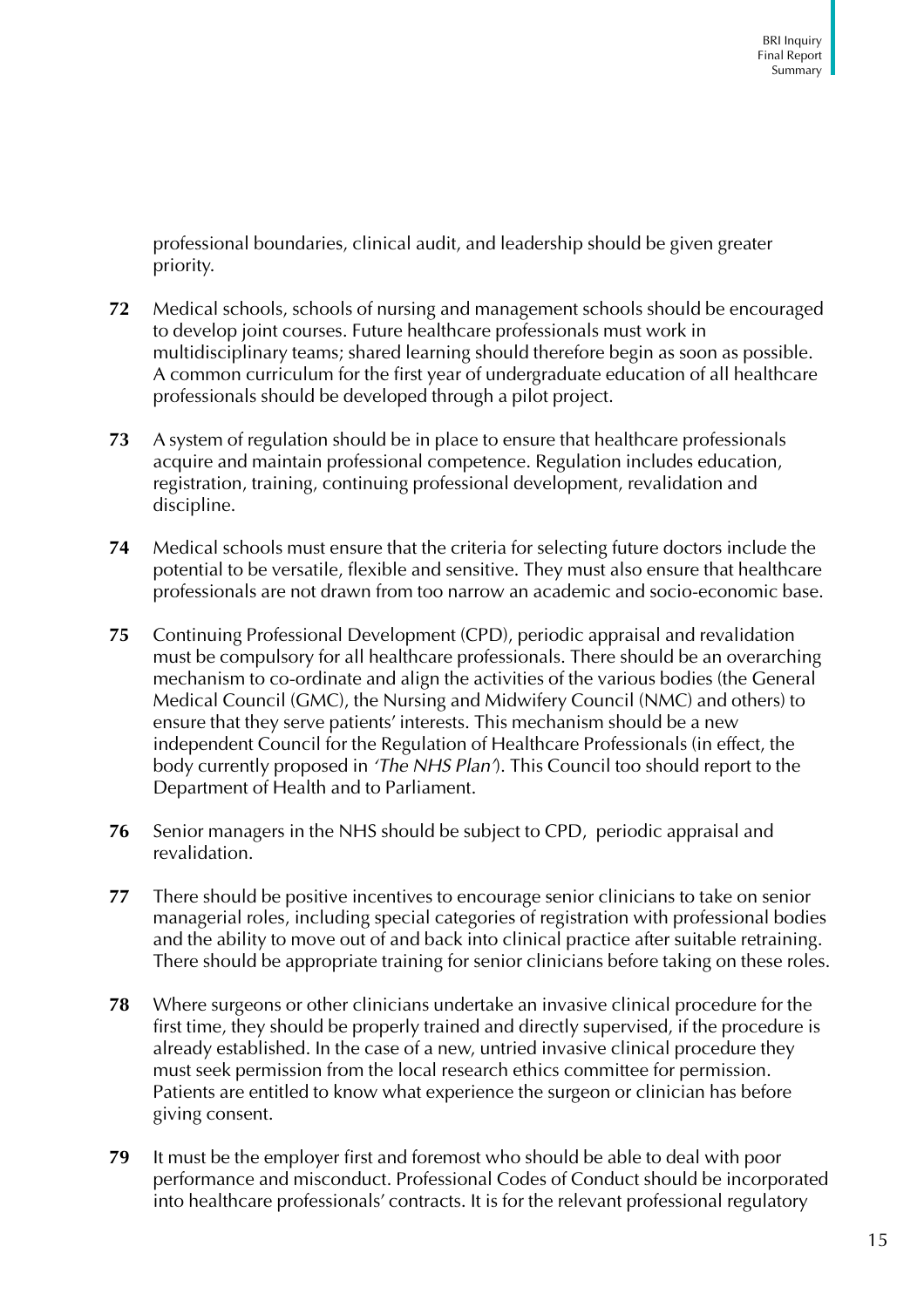body to decide whether the healthcare professional's registration should be affected. For doctors, this body should be the GMC, for nurses the NMC.

## The safety of care

#### **Patients are entitled to care that is safe**

- **80** Around 5% of the 8.5 million patients admitted to hospitals in England and Wales each year experience an adverse event which may be preventable with the exercise of ordinary standards of care. How many of these events lead to death is not known but it may be as high as 25,000 people a year.
- **81** The components of safe care are much more than the actions or competence of healthcare professionals: they include the physical environment, equipment, working arrangements, teamwork and good communication.
- **82** The NHS is still failing to learn from the things that go wrong and has no system to put this right. This must change.
- **83** A culture of safety in which safety is everyone's concern must be created. Safety requires constant vigilance. Given that errors happen, they must be analysed with a view to anticipate and avoid them.
- **84** A culture of safety crucially requires the creation of an open, free, non-punitive environment in which healthcare professionals can feel safe to report adverse events and near misses (sentinel events).
- **85** The Government's proposed National Patient Safety Agency should be an independent agency to which certain sentinel events are reported so as to be analysed with a view to disseminating lessons throughout the NHS.
- **86** The culture of blame is a major barrier to the openness required if sentinel events are to be reported, lessons learned and safety improved. The system of clinical negligence is part of this culture of blame. It should be abolished. It should be replaced by effective systems for identifying, analysing, learning from and preventing errors and other sentinel events. An expert group should consider alternatives to clinical negligence, including an alternative administrative system of compensating those who suffer harm arising from medical care.
- **87** Incentives for reporting sentinel events should be introduced, whereby healthcare professionals' contracts would provide that they would be immune from disciplinary action from their employer or professional regulatory body if they were to report a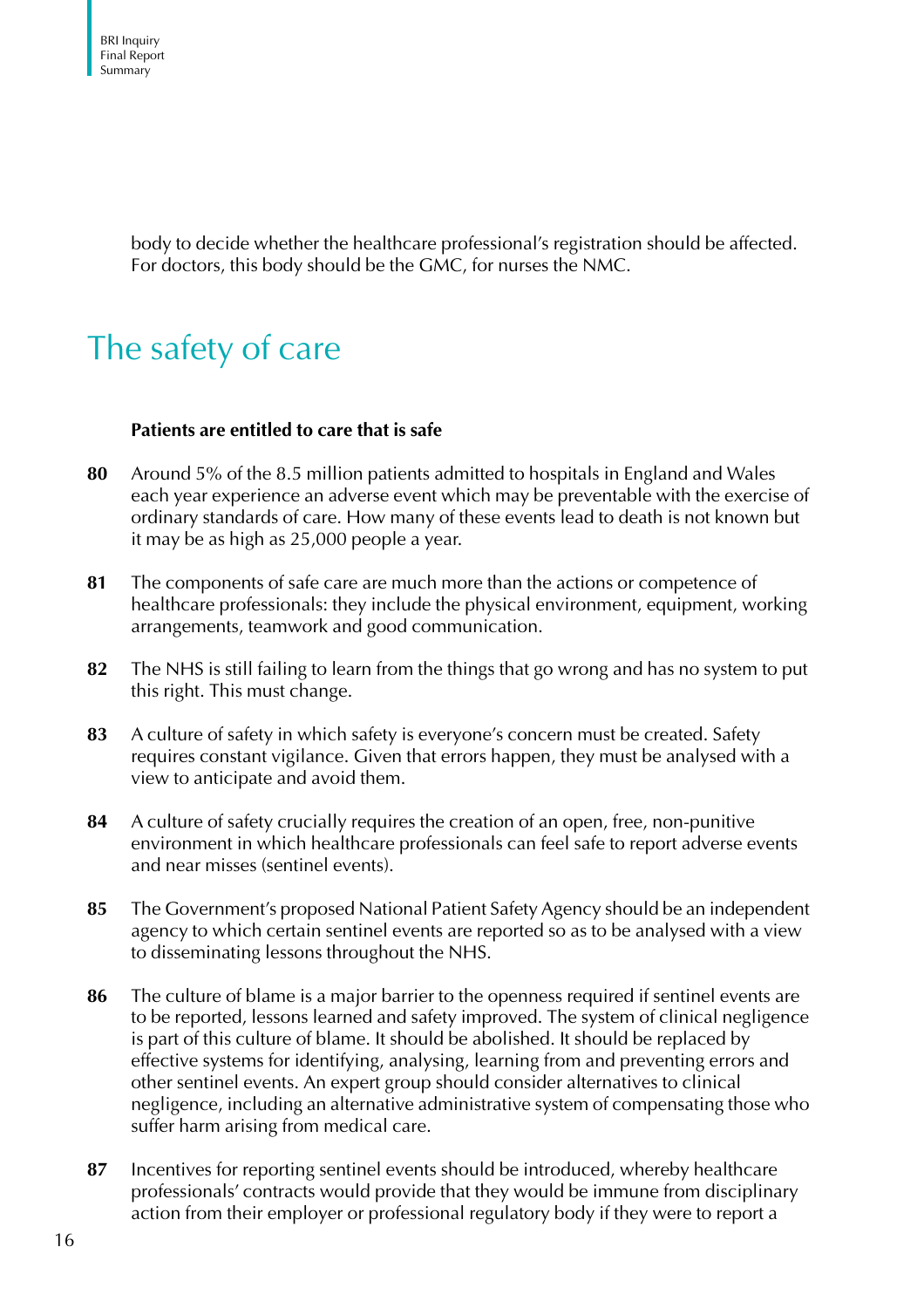sentinel event within 48 hours. Confidential reporting should be provided for. Failure to report would attract possible disciplinary action.

- **88** An approach to safety based on designing safer systems and equipment should be encouraged. The National Patient Safety Agency should bring together interested parties to tackle some of the more persistent causes of unsafe practices.
- **89** At trust board level, an executive director should be responsible for putting into operation the trust's strategy and policy on safety and a non-executive director should provide leadership to promote a culture of safety.

### Care of an appropriate standard

#### **Patients are entitled to care and treatment of an appropriate standard informed by current knowledge**

#### Clinical standards for the care of patients

- **90** Until well into the 1990s, the notion that there should be explicit standards of care which all healthcare professionals should seek to meet and which would apply to patients across the NHS, simply did not exist. It is now widely accepted that this state of affairs has to change. Patients are entitled to expect that their care will be of such quality as is consonant with good practice, based on sound evidence. Recent developments give cause for optimism. These include statutory responsibility of trusts for the quality of healthcare, the development of clinical guidelines through the National Institute for Clinical Excellence, and the monitoring of performance through the Commission for Health and Improvement.
- **91** There remains insufficient co-ordination in setting standards. Guidelines appear from a variety of bodies giving rise to confusion and uncertainty. Moreover, there are weaknesses in monitoring performance in relation to these standards, whether at the level of the trust or nationally. In particular there is no mechanism for surveillance to ensure that patterns of poor performance are recognised and addressed.
- **92** For the future, standards for clinical care must be set by the National Institute for Clinical Excellence. In doing so, it must draw on the expertise particularly of the Royal Colleges. Standards must be patient-centred. They must not be the product of individual professional groups talking to themselves. They must incorporate the concept of teamwork and the respective responsibilities of members of the team. Some standards should be obligatory, some to be achieved over time.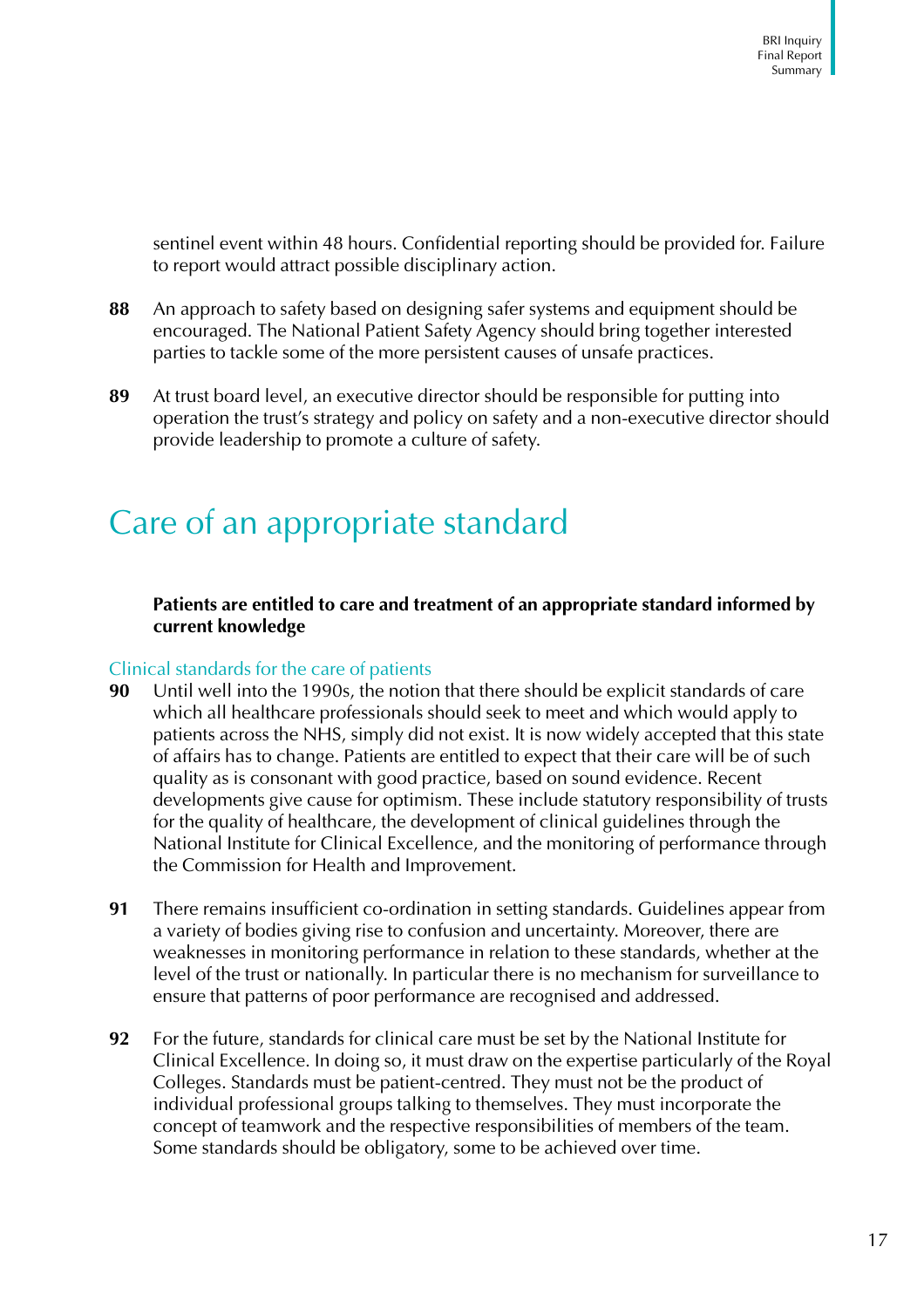#### **Generic standards for healthcare institutions**

- **93** All hospitals must meet certain standards (generic standards). Those which do not should not be permitted to provide NHS services. Generic standards relate to such matters as the state of the buildings and of equipment, the quality of leadership and the trust's policies and procedures for ensuring that care is safe and of good quality.
- **94** Trusts must periodically undergo a process of validation and revalidation (akin to licensing), to ensure that they meet these standards. Revalidation would mean that the trust could continue to offer healthcare services. The Commission for Health Improvement would be responsible for the process of validation. In time the process of validation should be extended to discrete, identifiable services within a trust. A pilot project involving children's acute hospital services and paediatric cardiac surgery in particular should be carried out.
- **95** Information about performance in the NHS is the basic building block of any system of standards and quality. In the past, there have been great difficulties in collecting information. There has also been a separation between administrative and clinical systems which our Experts described as 'wasteful and anachronistic'.
- **96** For the future the multiple methods and systems for collecting data must be reduced. Data must be collected as the by-product of clinical care.
- **97** At a national level, the monitoring of clinical performance should be brought together and co-ordinated by one body, an independent Office for Monitoring Healthcare Performance which would be part of the Commission for Health Improvement. It could also carry out a surveillance role.

## Public involvement through empowerment

#### **The public are entitled to expect that means exist for them to become involved in the planning, organisation and delivery of healthcare**

- **98** A patient-centred service is one that is designed and planned to address the needs of the particular sectors of the public it exists to serve. Strategic planning at national level, and decisions at local level must involve the public.
- **99** In its everyday working the NHS must take account of and respond to the interests and needs of the public.
- **100** The public must be involved in those processes designed to secure the competence of healthcare professionals, particularly in those bodies charged with setting standards for education, training and Continuing Professional Development.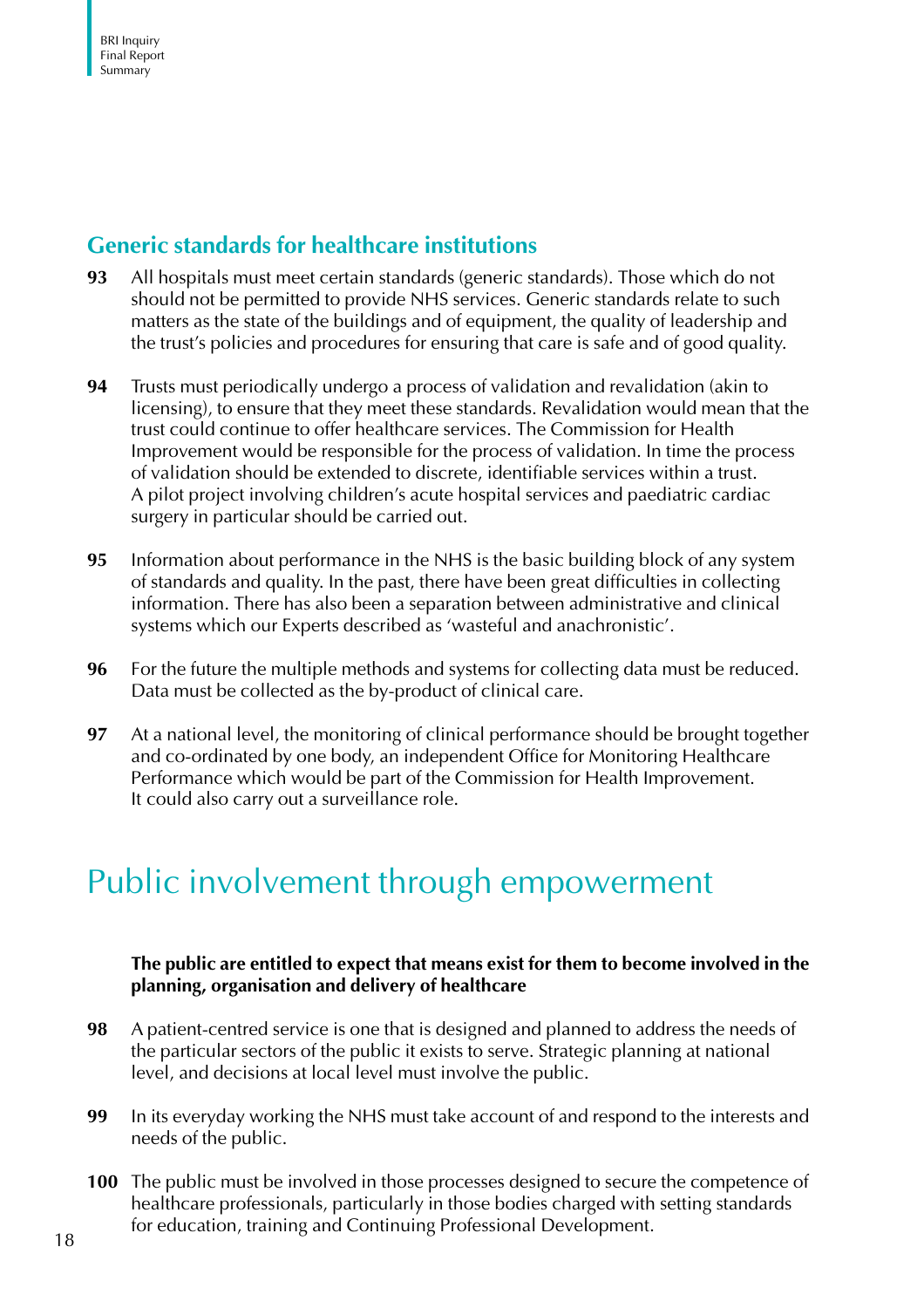- **101** The principles which should inform future policy about involving the public and patients in the NHS include:
	- Patients and the public are entitled to be involved wherever decisions are taken about care in the NHS.
	- The involvement of patients and the public must be embedded in the structures of the NHS and permeate all aspects of healthcare.
	- The public and patients should have access to relevant information.
	- $\blacksquare$  Healthcare professionals must be partners in the process of involving the public.
	- There must be honesty about the scope of the public's involvement, since some decisions cannot be made by the public.
	- There must be transparency and openness in the procedures for involving the public and patients.
	- The mechanisms for involvement should be evaluated for their effectiveness.
	- The public and patients should have access to training and funding to allow them fully to participate.
	- The public should be represented by a wide range of individuals and groups and not by particular 'patients' groups'.
- **102** The priority for involving the public should be that their interests are embedded into all organisations and institutions concerned with quality of performance in the NHS: in other words, the public should be 'on the inside', rather than represented by some organisation 'on the outside'.